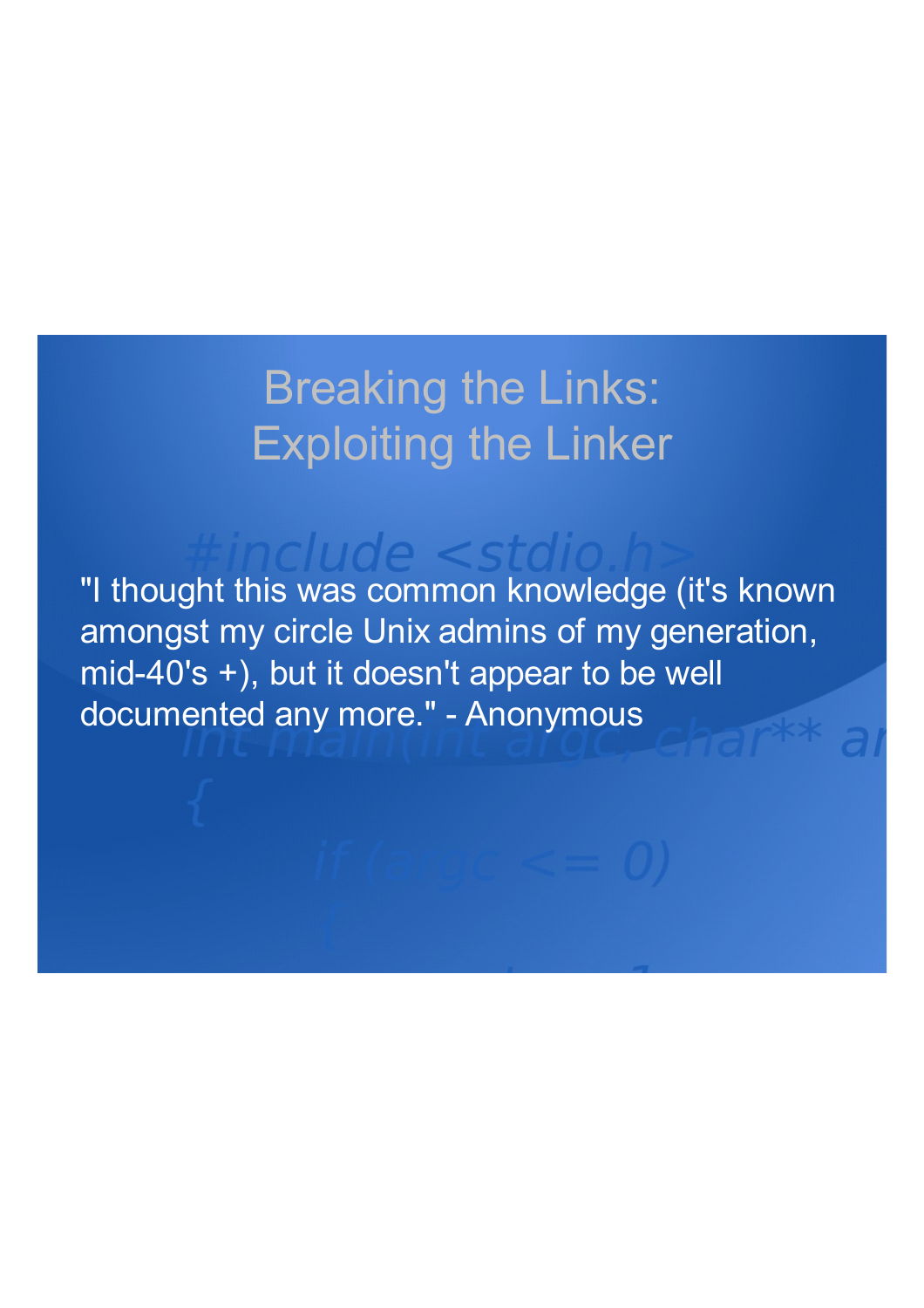### Who am I?

Tim Brown ∞ pentester at Portcullis for 6 years ∞ 16 years working with \*NIX ∞ contributor to a variety of F/OSS projects ∞ previous research on KDE and Vista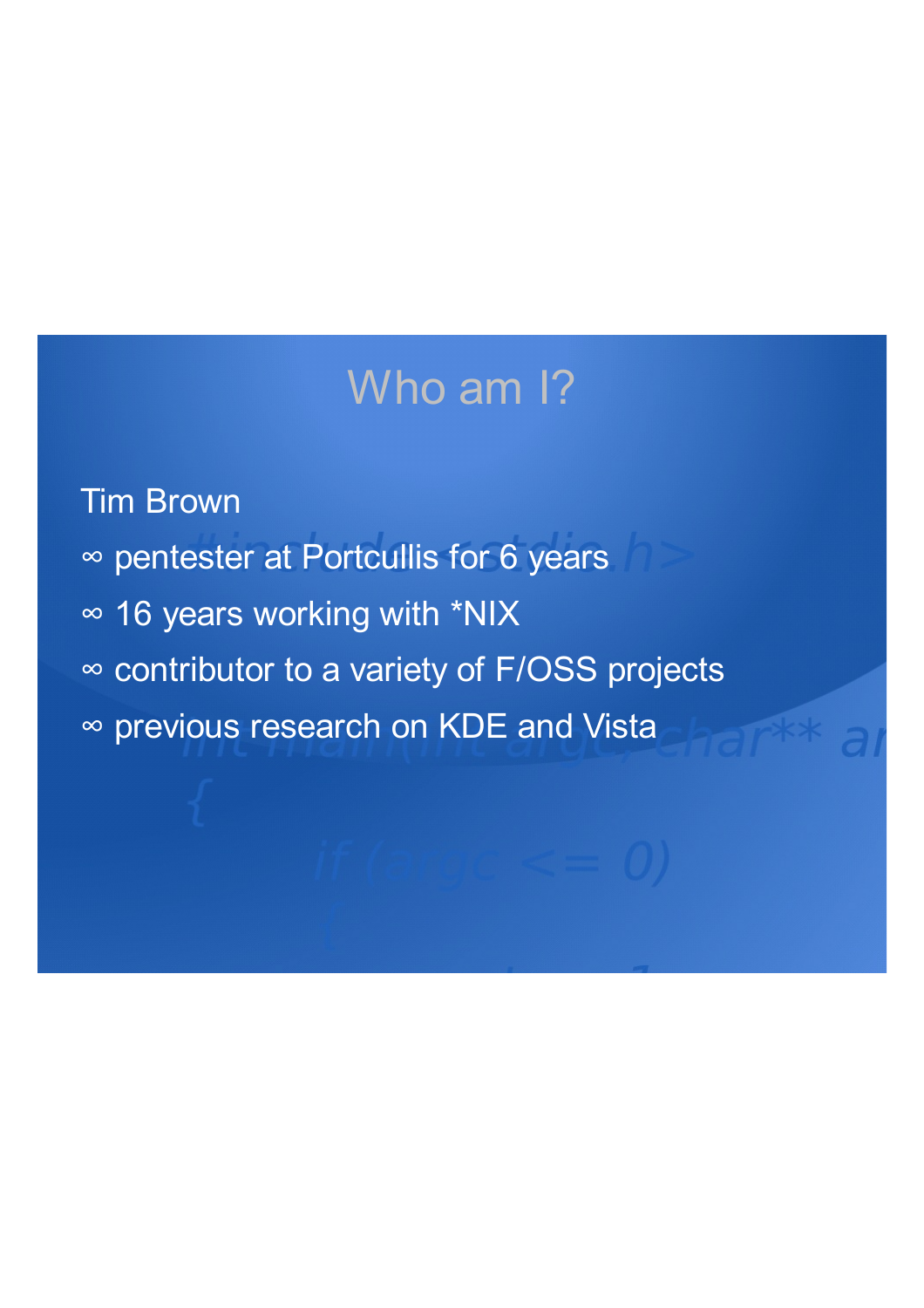### Introduction

∞ <sup>∞</sup> What is the linker? ∞ The linker attack surface ∞ Real world exploitation ∞ Auditing shell scripts, binaries and source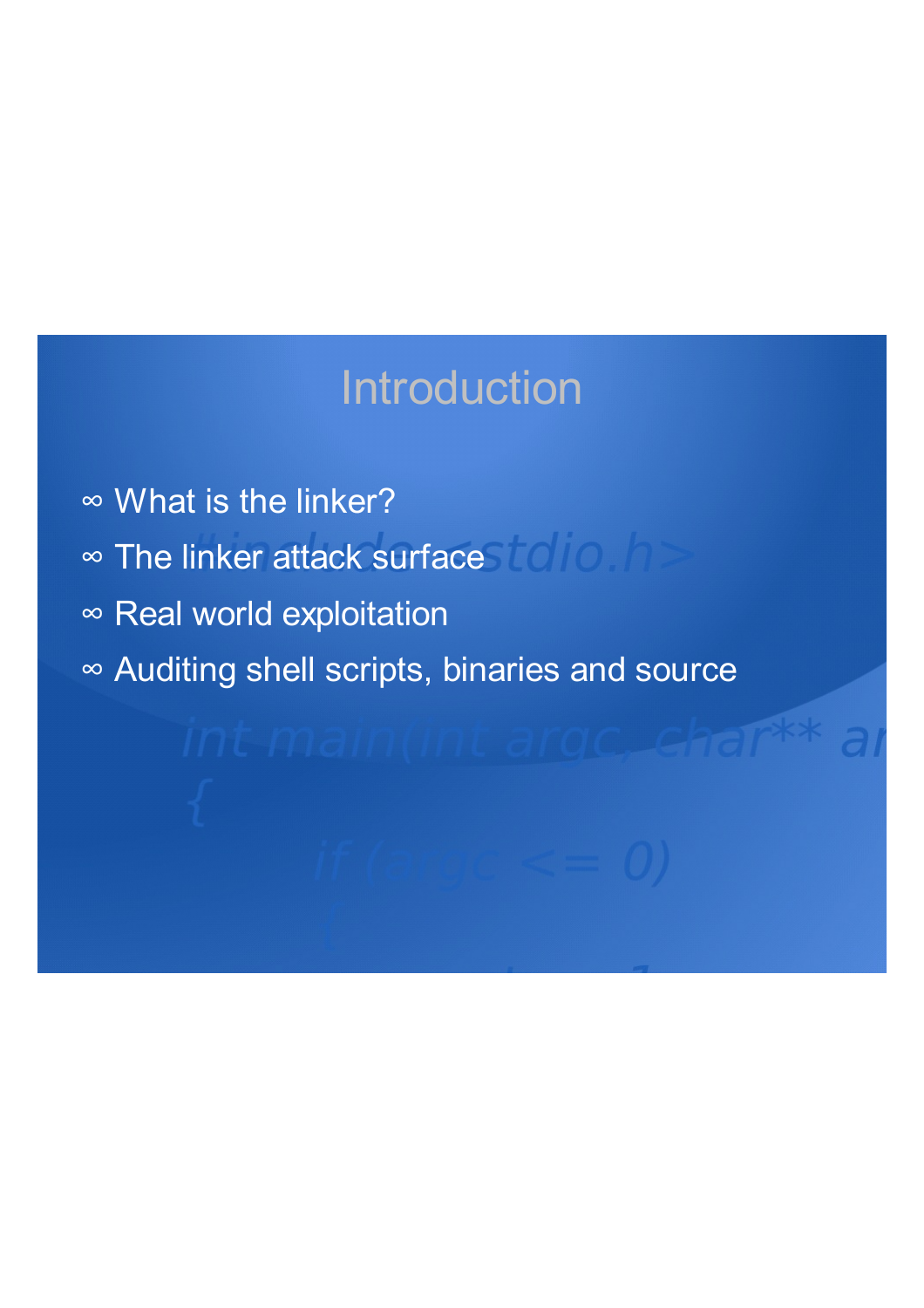### What is the linker?

∞ The link editor ∞ The runtime linker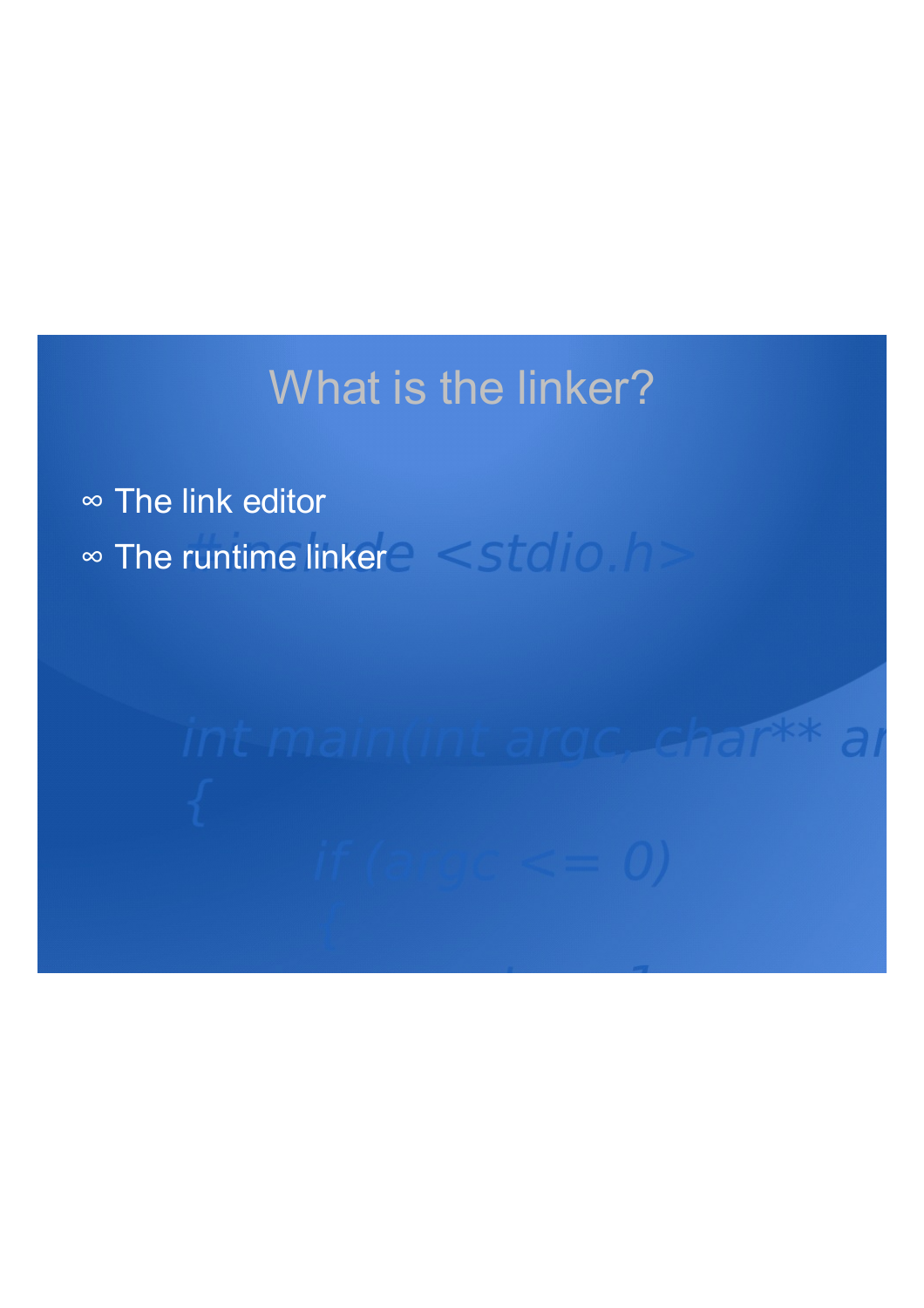### The linker attack surface



∞ The link editor ∞ The runtime linker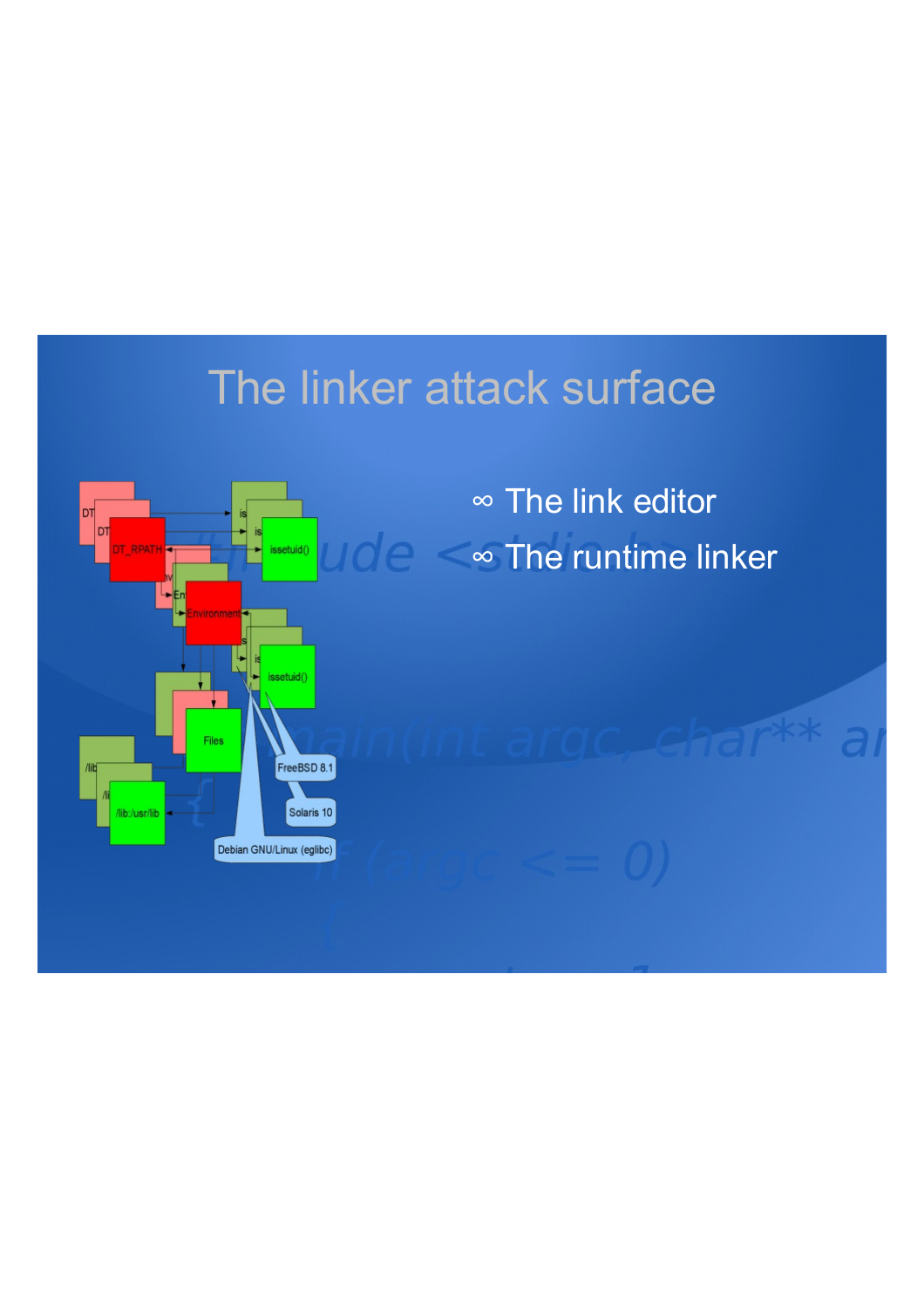### Environment

- ∞ Solaris 10 supports 23 environment variables
- ∞ Debian GNU/Linux (eglibc) supports 17 environment variables
- ∞ FreeBSD 8.1 supports 13 environment variables
- ∞ Only 3 common to Solaris 10, Debian GNU/Linux (eglibc) and FreeBSD 8.1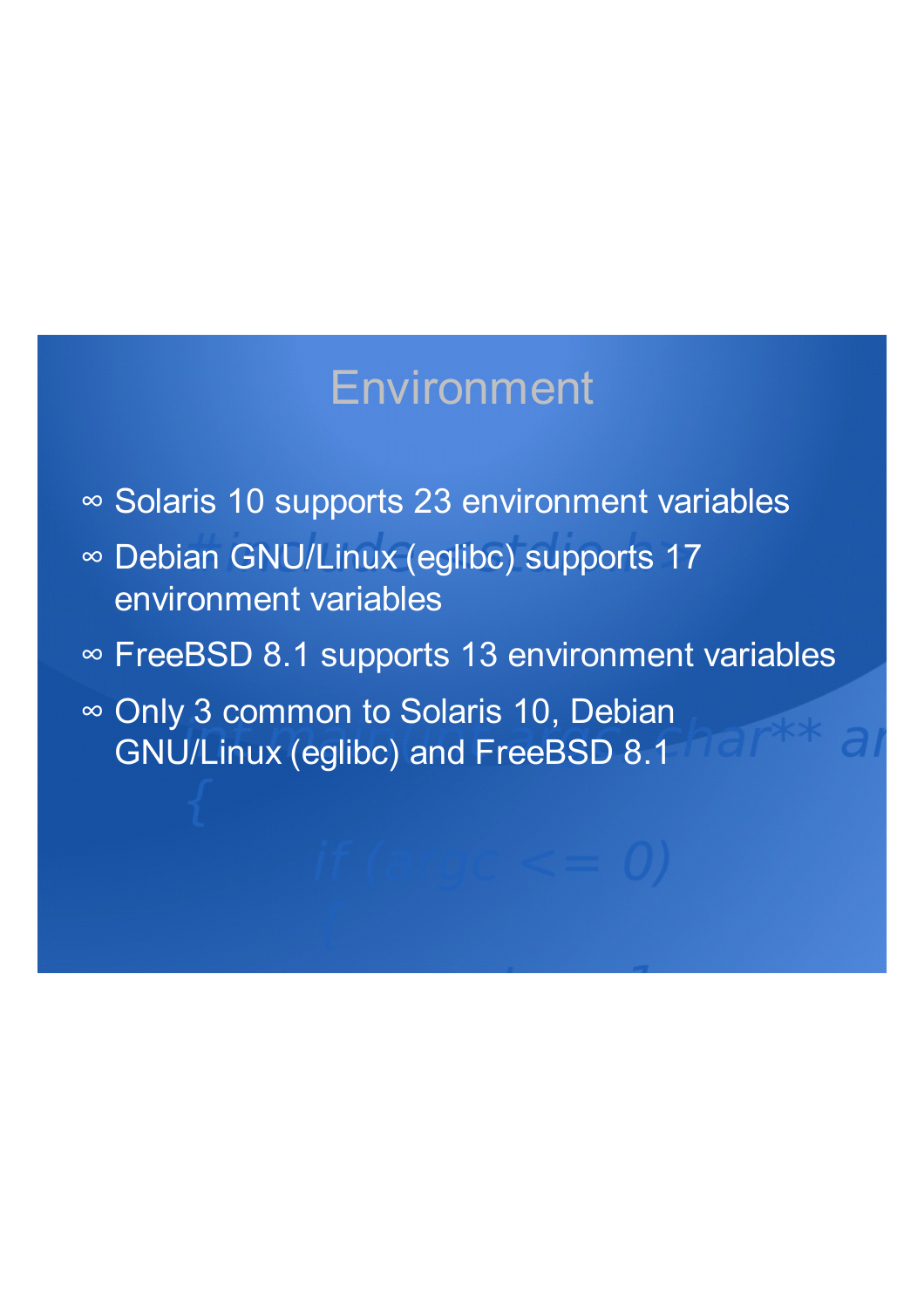## Real world exploitation

## #include <stdio.h>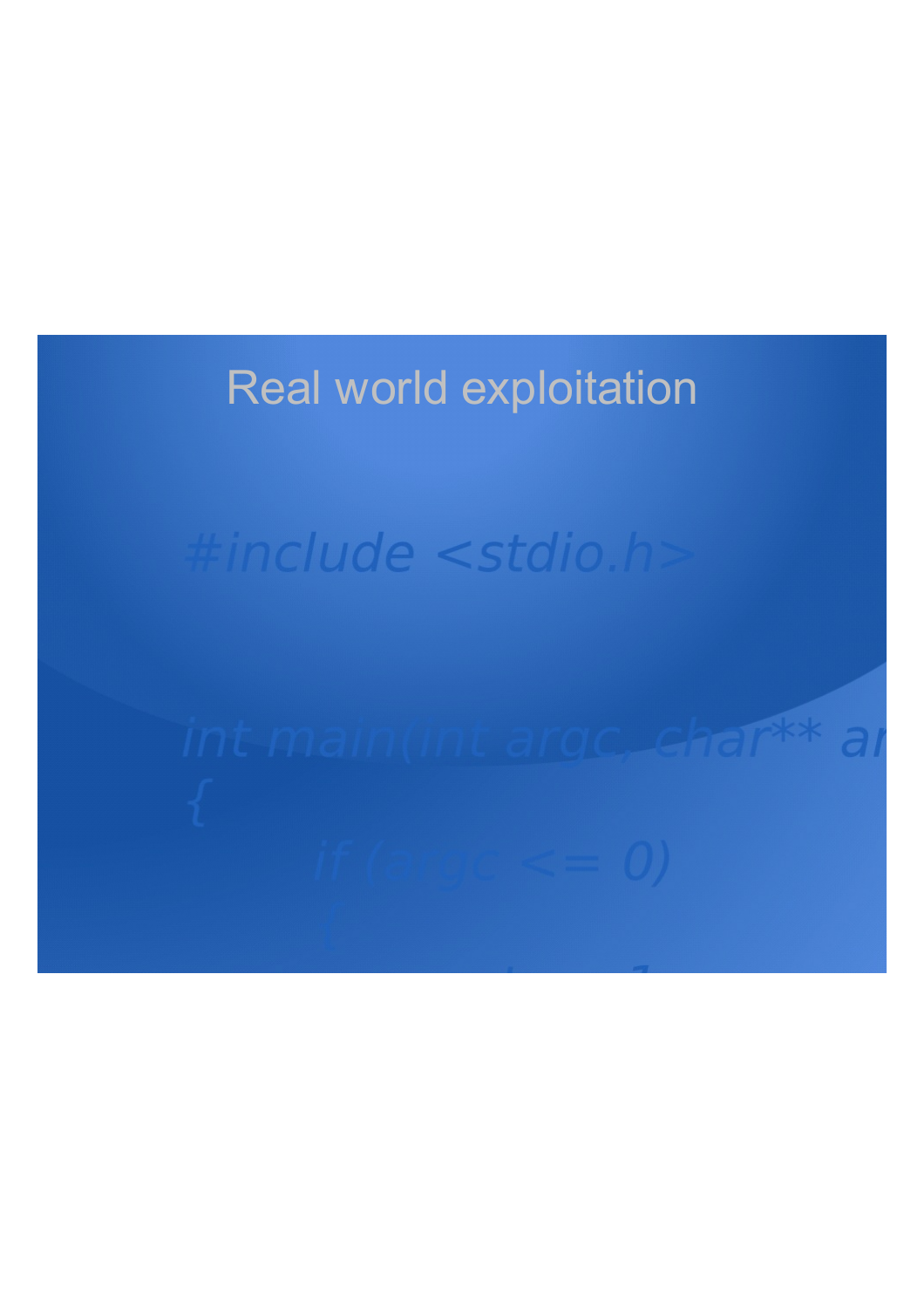### Auditing scripts

∞ Unsafe concatenation ∞ touch ./libc.so.6 && sudo ... (@kees\_cook mentioned this technique on Twitter) ∞ grep "LD\_" ...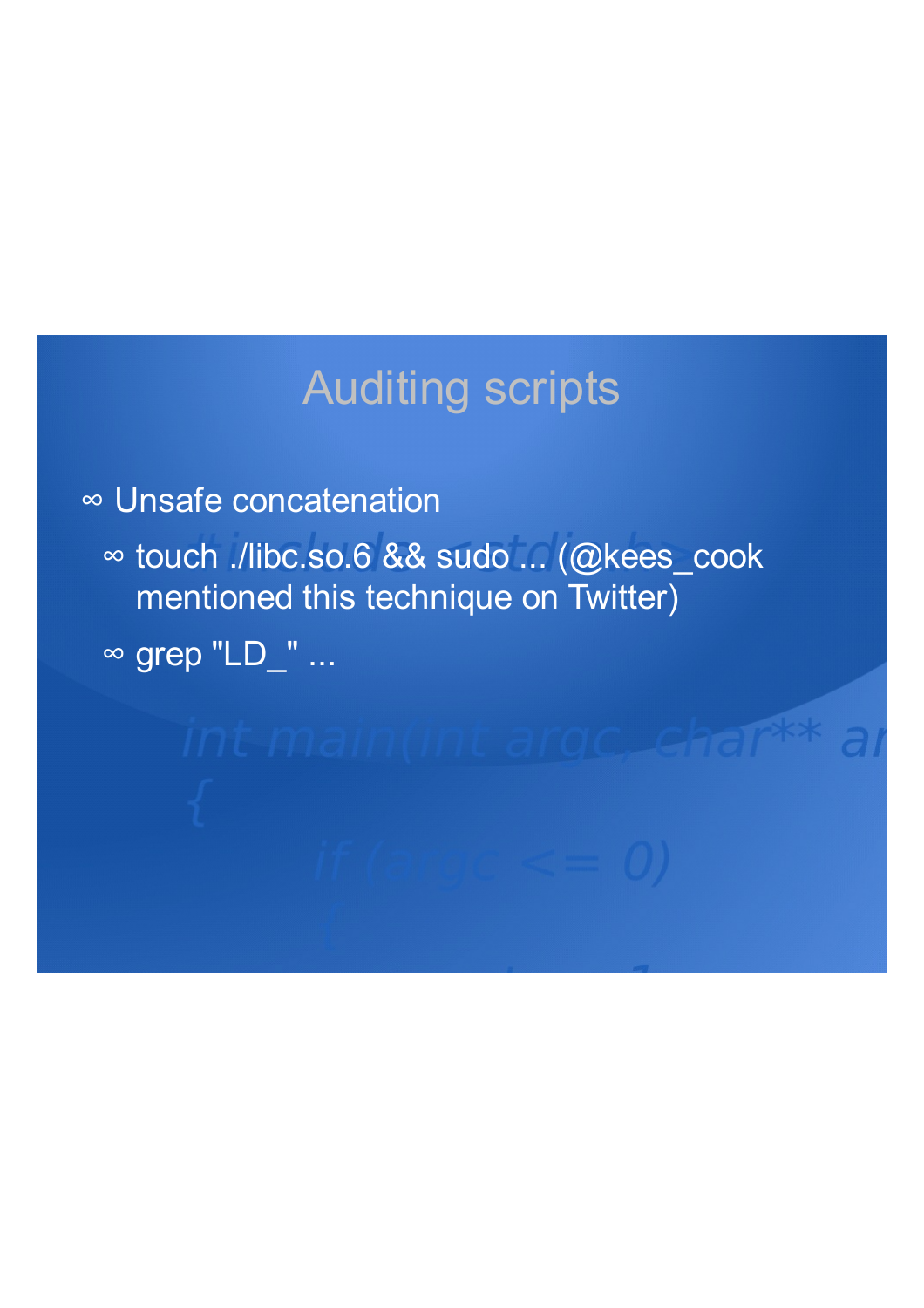### Auditing binaries

### ∞ DT\_RPATH and DT\_RUNPATH

∞ objdump -x ..., readelf -a ..., scanelf (from PaX) and elfdump (from Sun)

∞ +s binaries that untaint without cleaning environment variables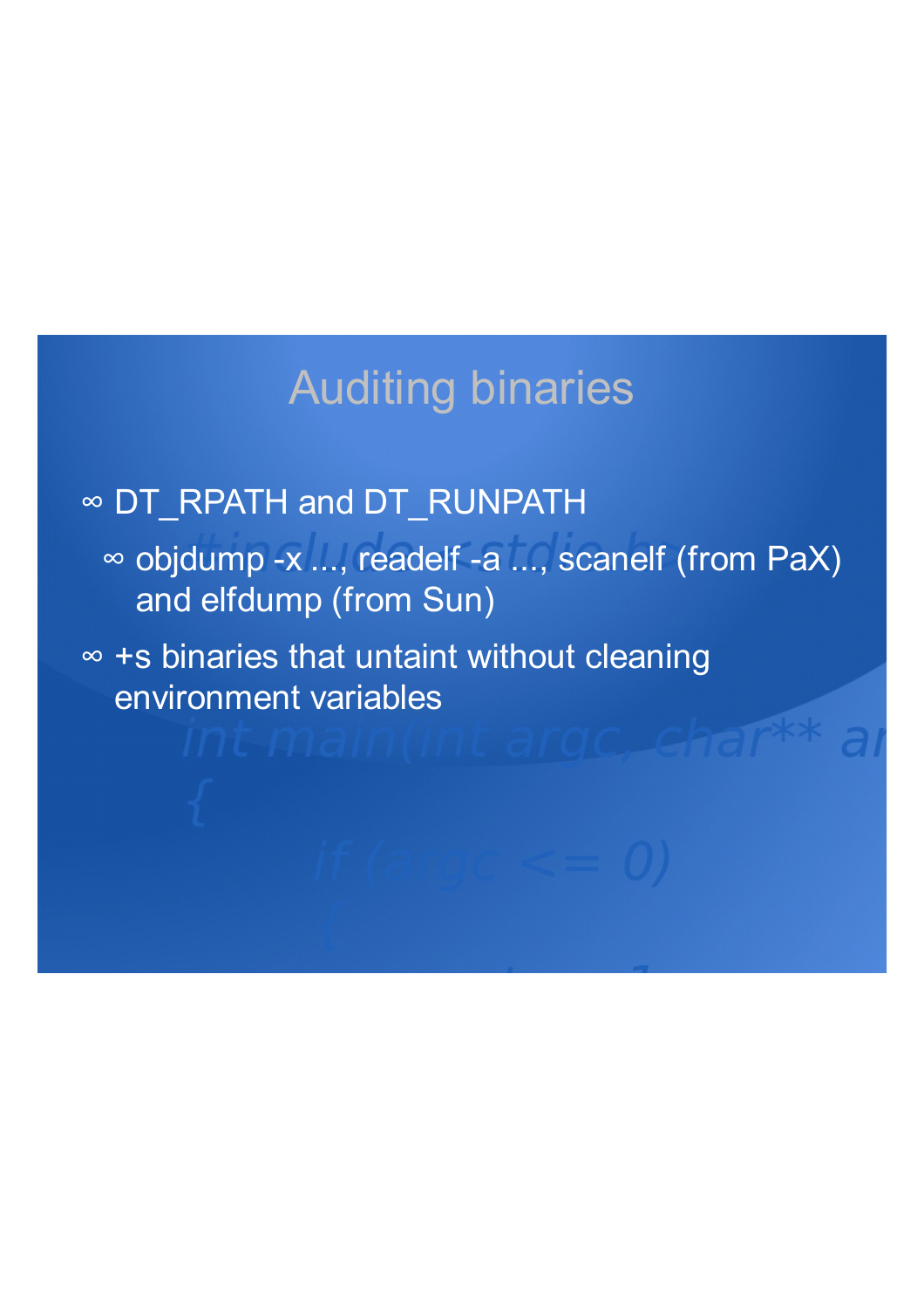### How about source?

∞ Build scripts honouring LD\_RUN\_PATH ∞ Compiler and linker flags ∞  $\alpha$  = WI,-R,... ∞ ld [-rpath|-rpath-link]=... ∞ ld -R ...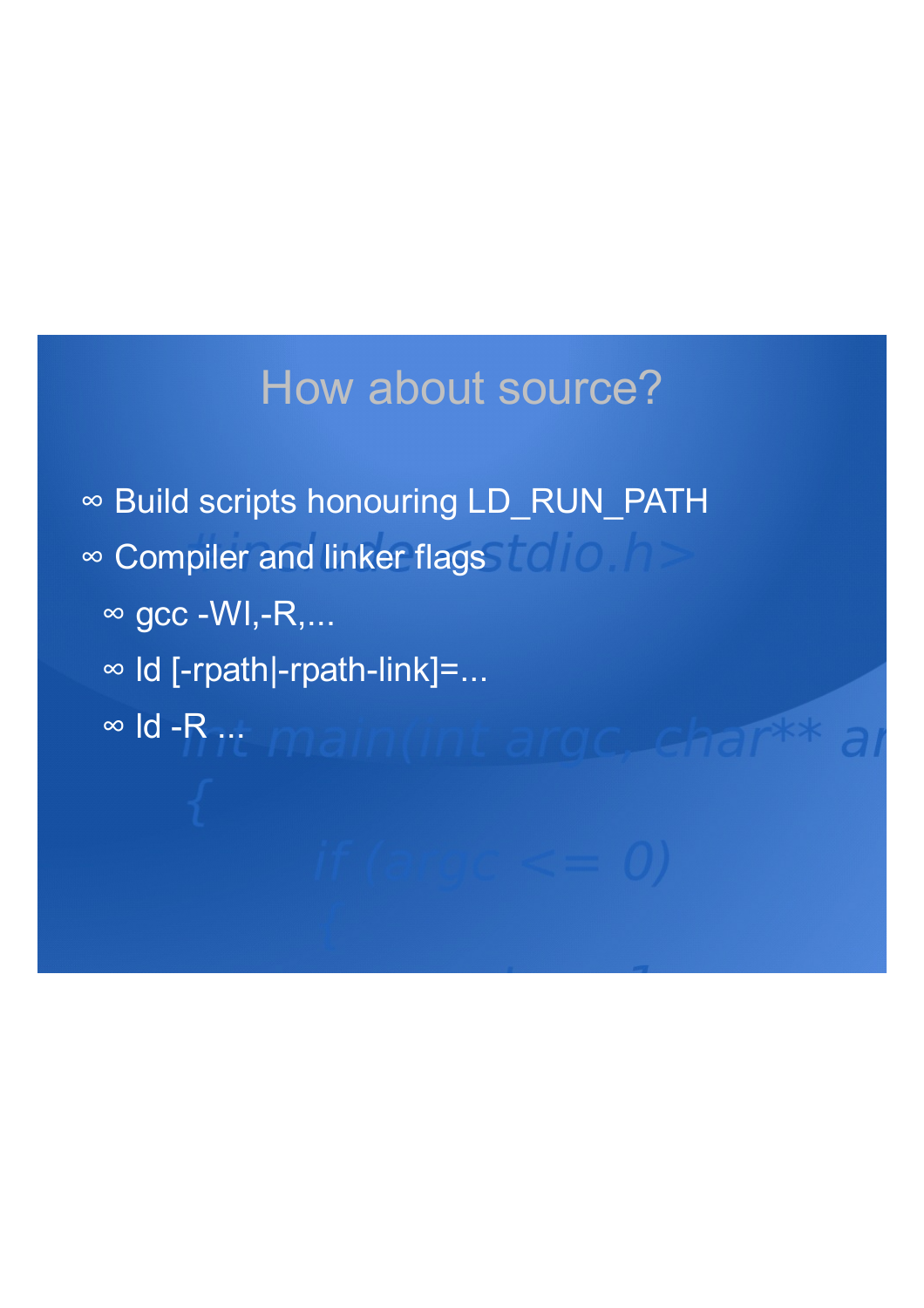### Further research

- ∞ Other linkers
- ∞ Statically linked binaries
- ∞ Libraries depending on libraries
- ∞ Real world consequences
- ∞ Single stepping SetUID processes
- ∞ Hardening future linkers
- ∞ Linker scripts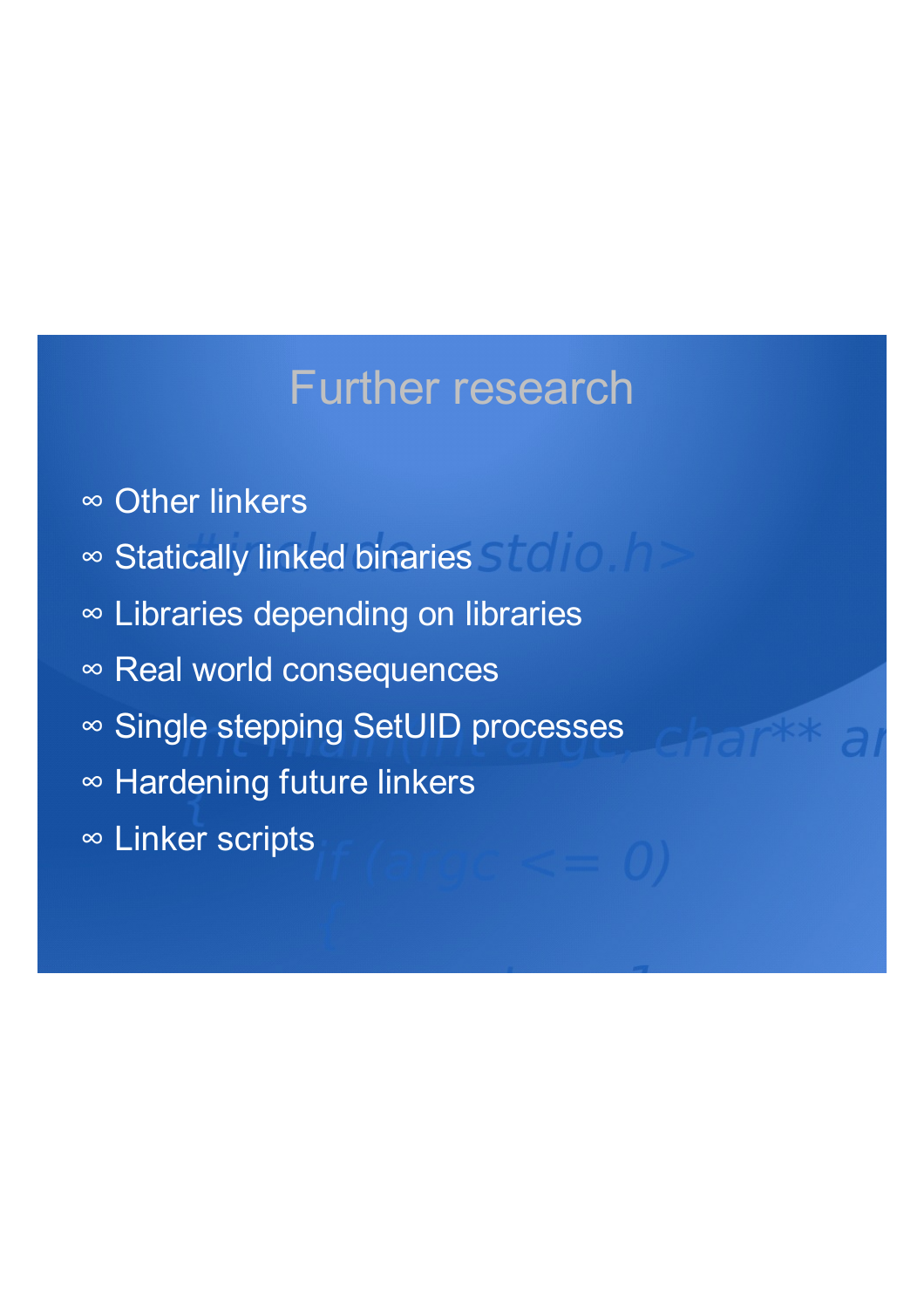## #include <stdio.h>

### Thankyou and goodnight Questions?